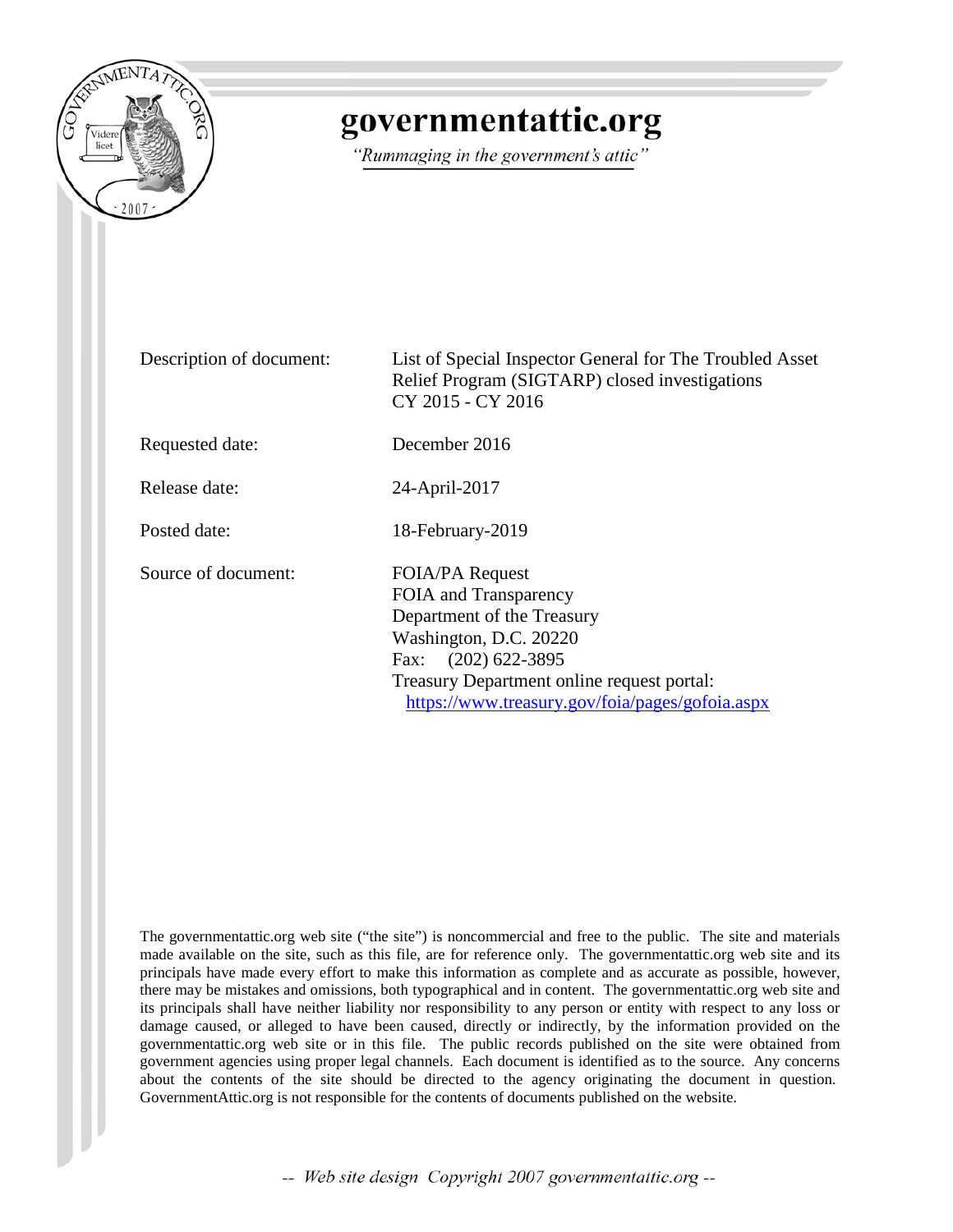From: Esther.Baltic <Esther.Baltic@treasury.gov> Cc: Benjamin.Alpert <Benjamin.Alpert@treasury.gov> Sent: Mon, Apr 24, 2017 10:21 am Subject: SIGTARP FOIA Request #2016-12-141

As discussed, in connection with the above referenced FOIA request, please see attached for a supplemented list of SIGTARP closed investigations during calendar year 2015 and 2016.

Please feel free to contact me with any questions.

Thanks,

Esther Baltic Attorney Advisor Office of the General Counsel Special Inspector General for The Troubled Asset Relief Program P: (202) 622-6897 C: (202) 341-5297 Esther.Baltic@treasury.gov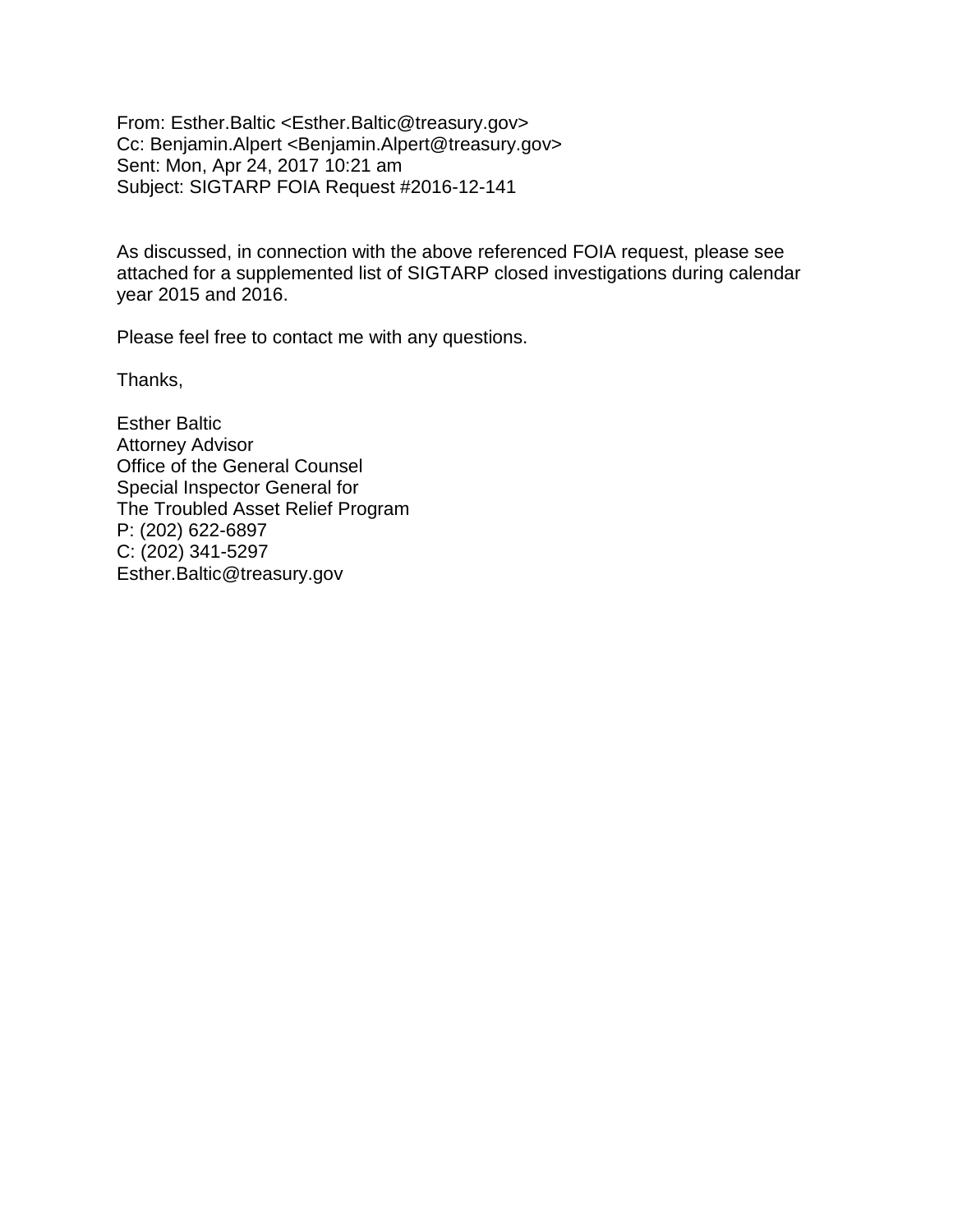## **Case Search Results**

## **Found 71 Records**

| <b>STATUS</b> | <b>CLOSED DATE</b> | <b>INVESTIGATIVE AREA</b>                        |
|---------------|--------------------|--------------------------------------------------|
| Closed        | 01/05/2015         | <b>TARP - Financial Institutions</b>             |
| Closed        | 01/06/2015         | <b>TARP - Credit Market</b>                      |
| Closed        | 01/13/2015         | TARP - Housing                                   |
| Closed        | 01/14/2015         | <b>TARP - Fraud</b>                              |
| Closed        | 01/22/2015         | <b>TARP - Financial Institutions</b>             |
| Closed        | 02/02/2015         | <b>TARP - Financial Institutions</b>             |
| Closed        | 02/09/2015         | <b>TARP</b> - Financial Institutions             |
| Closed        | 02/09/2015         | <b>TARP - Financial Institutions</b>             |
| Closed        | 02/10/2015         | <b>TARP - Financial Institutions</b>             |
| Closed        | 02/11/2015         | <b>TARP - Financial Institutions</b>             |
| Closed        | 02/12/2015         | <b>TARP - Financial Institutions</b>             |
| Closed        | 03/03/2015         | <b>TARP</b> - Financial Institutions             |
| Closed        | 03/18/2015         | <b>TARP - Credit Market</b>                      |
| Closed        | 03/27/2015         | <b>TARP - Credit Market</b>                      |
| Closed        | 03/30/2015         | <b>TARP - Financial Institutions</b>             |
| Closed        | 04/08/2015         | TARP - Housing                                   |
| Closed        | 04/21/2015         | <b>TARP - Financial Institutions</b>             |
| Closed        | 05/04/2015         | <b>TARP - Fraud</b>                              |
| Closed        | 05/06/2015         | <b>TARP - Credit Market</b>                      |
| Closed        | 05/06/2015         | <b>TARP - Financial Institutions</b>             |
| Closed        | 05/06/2015         | <b>TARP - Financial Institutions</b>             |
| Closed        | 05/06/2015         | <b>TARP - Financial Institutions</b>             |
| Closed        | 05/06/2015         | <b>TARP - Fraud</b>                              |
| Closed        | 05/06/2015         | TARP - Housing                                   |
| Closed        | 05/11/2015         | TARP - Housing                                   |
| Closed        | 06/15/2015         | <b>TARP - Financial Institutions</b>             |
| Closed        | 06/15/2015         | TARP - Financial Institutions; TARP -<br>Housing |
| Closed        | 06/15/2015         | <b>TARP - Financial Institutions</b>             |
| Closed        | 06/17/2015         | <b>TARP - Financial Institutions</b>             |
| Closed        | 06/22/2015         | <b>TARP - Financial Institutions</b>             |
| Closed        | 07/22/2015         | <b>TARP - Financial Institutions</b>             |
| Closed        | 07/28/2015         | TARP - Auto Industry                             |
| Closed        | 07/30/2015         | <b>TARP - Financial Institutions</b>             |
| Closed        | 09/03/2015         | <b>TARP - Financial Institutions</b>             |
| Closed        | 09/03/2015         | <b>TARP - Financial Institutions</b>             |
| Closed        | 09/18/2015         | <b>TARP - Financial Institutions</b>             |
| Closed        | 09/18/2015         | <b>TARP - Financial Institutions</b>             |
| Closed        | 09/29/2015         | <b>TARP - Financial Institutions</b>             |
| Closed        | 10/06/2015         | TARP - Housing                                   |
| Closed        | 10/09/2015         | <b>TARP - Financial Institutions</b>             |